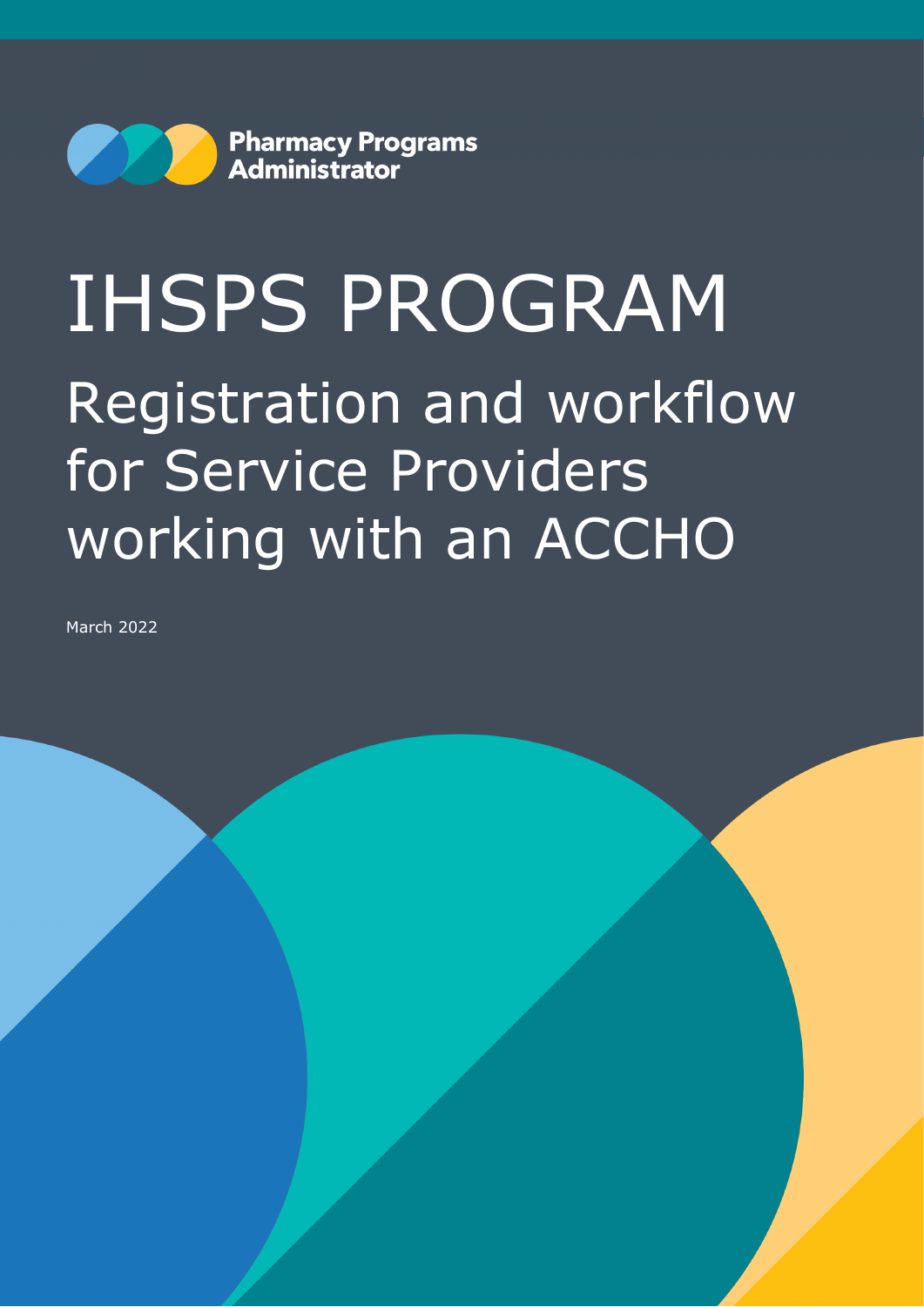![](_page_1_Picture_0.jpeg)

#### **IHSPS PROGRAM – ACCHO SERVICE PROVIDERS**

## **INTRODUCTION**

**The Indigenous Health Services Pharmacy Support (IHSPS) Program is funded under the Seventh Community Pharmacy Agreement (7CPA) to support quality use of medicines (QUM) services and aims to reduce adverse events and associated hospital admissions or medical presentations.** 

This document outlines instructions specific to Service Providers **who have delegate authority to**  act on behalf of an ACCHO. This document must be read in conjunction with the IHSPS Program Rules and the Pharmacy Programs Administrator (PPA) General Terms and Conditions (General Terms). Definitions in the General Terms apply to these Program Rules. Definitions in the General Terms of the Program Rules apply to this document.

## **1. Annual Registration**

To participate, an ACCHO is required to register for the IHSPS Program annually.

#### **As a Service Provider you are not required to submit anything during this step.**

However, you may begin reviewing the Service Agreement template as this will be required in the next step.

### **2. Annual Work Plan Development and Submission**

Once funding has been allocated, the Service Provider will be required to develop an Annual Work Plan which involves distributing the annual budget across the 'Support Activities' outlined in the Program Rules. This is to be done in consultation with the ACCHO.

Upon completion, both the Annual Work Plan and the Service Agreement must be submitted by the Service Provider via email to NACCHO [<qum@naccho.org.au>](mailto:qum@naccho.org.au) for review and subsequent approval by the Department.

Once approved, NACCHO will return the Annual Work Plan to the Service Provider to submit via the PPA Portal.

Service Providers will need to ensure they are registered for the IHSPS Program on the PPA Portal before they can upload documentation for payment. Please refer to the Portal User Guide for further guidance.

## **3. Progress Report Submission**

Participating Service Providers will be required to provide the PPA with six-monthly Progress Reports including progress and financial reporting, where appropriate, against the Annual Work Plan.

Progress Reports can be sent via email to NACCHO [<qum@naccho.org.au>](mailto:qum@naccho.org.au) for review prior to submission to the PPA Portal for approval by the Department of Health.

Please ensure you leave enough time for your Progress Reports to be reviewed by NACCHO prior to the submission deadline.

**Where any of the required documents are not submitted by the due date as outlined in the Program Rules, the Program Participant and their ACCHO will forfeit the deliverable payment and not be eligible to participate in the remainder of the program cycle, unless there are exceptional circumstances.**